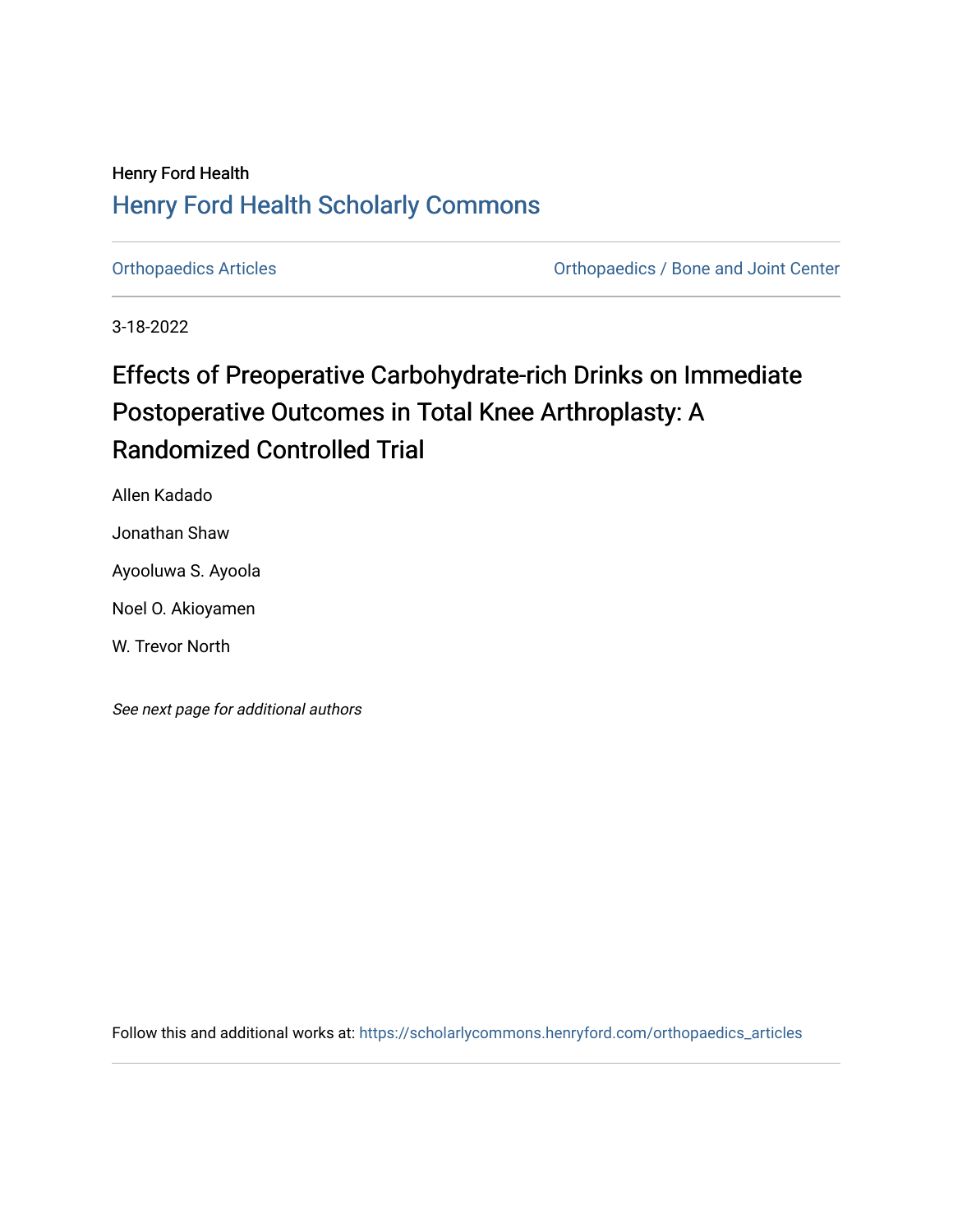### Authors

Allen Kadado, Jonathan Shaw, Ayooluwa S. Ayoola, Noel O. Akioyamen, W. Trevor North, and Michael A. Charters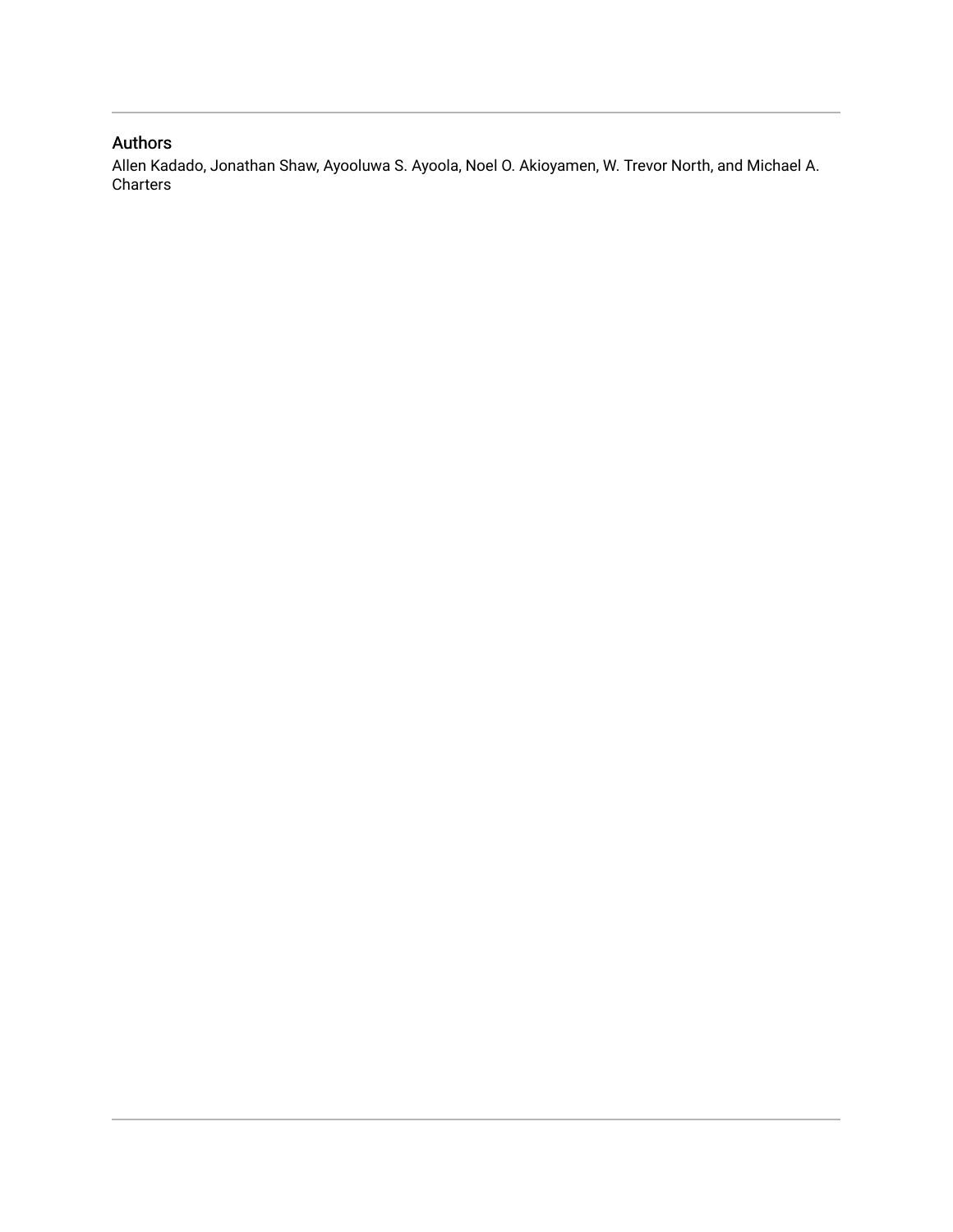# Research Article

# Effects of Preoperative Carbohydrate-rich Drinks on Immediate Postoperative Outcomes in Total Knee Arthroplasty: A Randomized Controlled Trial

Allen Kadado, MD Jonathan H. Shaw, MD Ayooluwa S. Ayoola, M[D](https://orcid.org/0000-0001-5466-6252) Noel O. Akioyamen, MD W. Trevor North, MD in Michael A. Charters, MD

From Department of Orthopaedics, Henry Ford Hospital, Detroit, MI (Shaw, North, and Charters), Department of Orthopaedics, Nationwide Children's Hospital, Columbus, OH (Kadado), Department of Orthopaedics, Western Michigan University Homer Stryker M.D. School of Medicine, Kalamazoo, MI (Ayoola), and Department of Orthopaedics, Montefiore Medical Center, Bronx, NY (Akioyamen).

Correspondence to Dr. Charters: [mcharte1@hfhs.org](mailto:mcharte1@hfhs.org)

North or an immediate family member serves as a paid consult to VeraSense; has stock held in Peer Well; and serves as a board member/committee appointments of the Michigan Orthopaedic Society and American Association of Hip and Knee Surgeons. None of the following authors or any immediate family member has received anything of value from or has stock or stock options held in a commercial company or institution related directly or indirectly to the subject of this article: Kadado, Shaw, Ayoola, Akioyamen, and Charters.

J Am Acad Orthop Surg 2022;00:1-9

DOI: [10.5435/JAAOS-D-21-00960](http://dx.doi.org/10.5435/JAAOS-D-21-00960)

Copyright 2022 by the American Academy of Orthopaedic Surgeons.

#### ABSTRACT

Background: This study investigates the effects of preoperative carbohydrate-rich drinks on postoperative outcomes after primary total knee arthroplasty.

Methods: We prospectively randomized 153 consecutive patients undergoing primary total knee arthroplasty at one institution. Patients were assigned to one of three groups: group A (50 patients) received a carbohydrate-rich drink; group B (51 patients) received a placebo drink; and group C (52 patients) did not receive a drink (control). All healthcare personnel and patients were blinded to group allocation. Controlling for demographics, we analyzed the rate of postoperative nausea and vomiting, length of stay, opiate consumption, pain scores, serum glucose, adverse events, and intraoperative and postoperative fluid intake.

Results: Demographics and comorbidities were similar among the groups. There were no significant differences in surgical interventions or experience. Surgical fluid intake and total blood loss were similar among the three groups ( $P = 0.47$ ,  $P = 0.23$ ). Furthermore, acute postoperative outcomes (ie, pain, episodes of nausea, and length of stay) were similar across all three groups. There were no significant differences in adverse events between the three groups  $(P = 0.13)$ . There was a significant difference in one-time postoperative bolus between the three groups ( $P = 0.02$ ), but after multivariate analysis, it did not demonstrate significance. None of the intervention group were readmitted, whereas 5.9% and 11.5% were readmitted in the placebo and control groups, respectively  $(P = 0.047)$ . The chance of 90-day readmission was reduced in group A compared with group C (odds ratio, 0.08; 95% confidence interval, 0.01 to 0.72;  $P = 0.02$ ). There were no differences in other postoperative outcome measurements. Conclusion: This randomized controlled trial demonstrated that preoperative carbohydrate loading does not improve immediate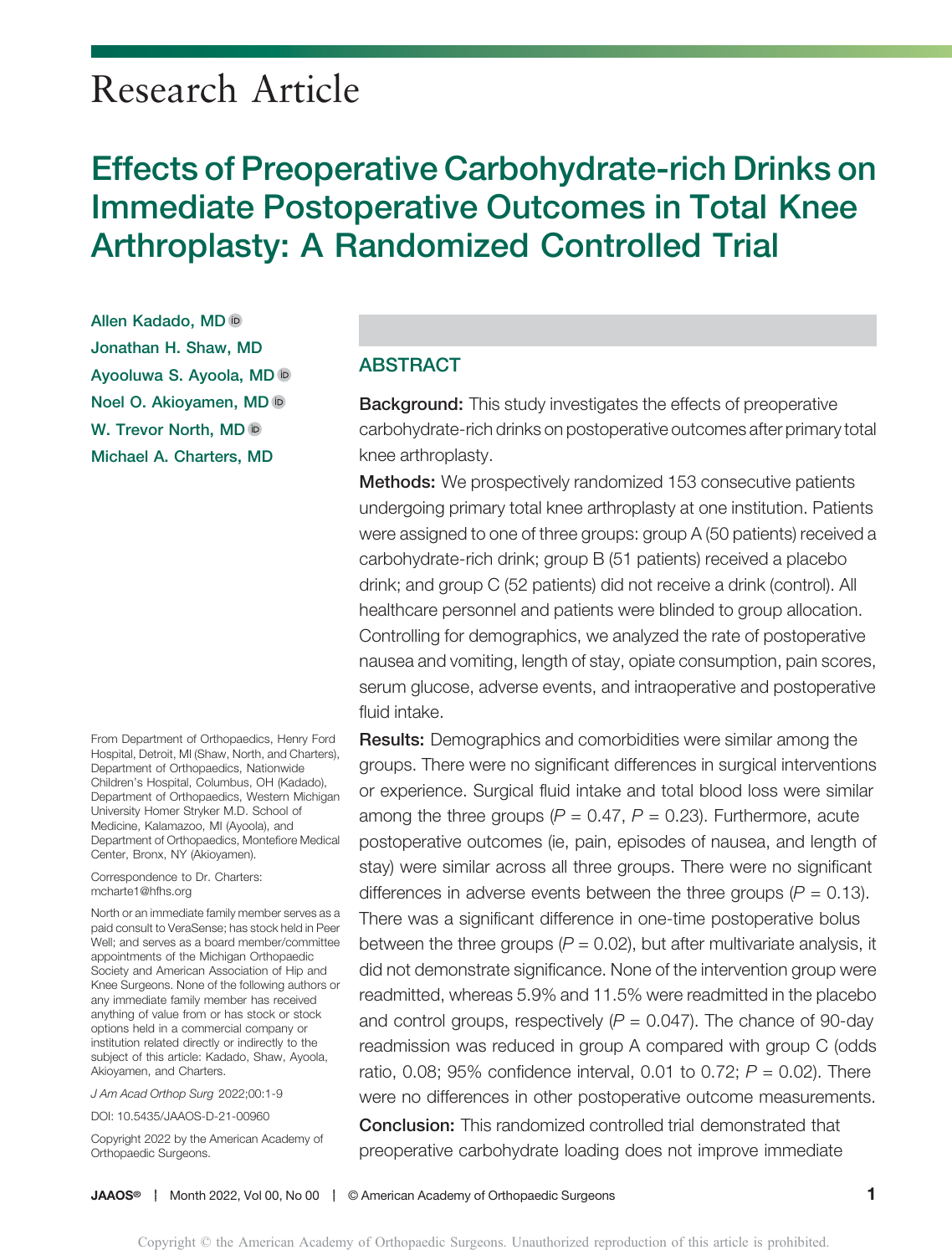postoperative outcomes, such as nausea and vomiting; however, it demonstrated that consuming fluid preoperatively proved no increased risk of adverse outcomes and there was a trend toward decrease of one-time boluses postoperatively.

#### Clinical Trials Registry: NCT03380754

otal joint arthroplasty (TJA) is one of the most<br>successful treatment options for managing joint<br>osteoarthritis.<sup>1-3</sup> Surgical outcomes result in<br>improved position fift, administly probably included successful treatment options for managing joint improved quality of life—physically, psychologically, and economically.4 Within the American healthcare system, there has been a shift toward value-based reimbursement, with increased emphasis on the quality of services. This translates to increased pressure for practicing orthopaedic surgeons to deliver treatments with shorter associated lengths of stay, lower complication rates, and overall better outcomes.5-7

As surgical demand for TJA increases, an effort to increase cost efficiency and patient satisfaction with surgical outcome requires standardization of the care. Steps have been taken toward standardizing the care that patients receive with implementation of enhanced recovery after surgery (ERAS) protocols. ERAS pathways are programs that include multimodal evidencebased interventions as part of the perioperative care. The interventions within ERAS protocols are designed to improve stress response and enhance patient recovery.<sup>8</sup> The benefits of certain components of ERAS protocols have been well established.<sup>9-11</sup> When implemented for hip and knee arthroplasty, ERAS has demonstrated potential to decrease length of stay and total incidence of postoperative complication.<sup>12</sup> One aspect of ERAS in abdominal surgery literature is the recommendation of consumption of 300 mL of a clear carbohydrate-rich drink up to 2 hours before surgical intervention. However, the literature on the effect of this ERAS protocol and the consumption of a clear carbohydrate-rich drink preoperatively in TJA is lacking.

Within orthopaedic surgery, there have been no studies conducted that investigate the effect of preoperative carbohydrate loading on immediate postoperative outcomes. The purpose of this study aims to discover whether consumption of preoperative oral carbohydrate has an effect on TJA's immediate postoperative outcomes, primarily postoperative nausea and vomiting (PONV). We hypothesize that consumption would reduce the incidence of postoperative nausea without an increased risk of postoperative complications in patients undergoing elective total knee arthroplasty (TKA).

#### **Methods**

This study was a prospective, randomized, double-blind, placebo-controlled study approved by the local institutional review board. After approval, adult patients scheduled for elective, unilateral, primary TKA were recruited and consented for participation in the study. All surgeries were done by fellowship-trained orthopaedic surgeons at a single site in southeast Michigan. Patients were recruited from July 2017 to April 2019. Patients were excluded if they had a medical history of impaired gastrointestinal motility or were on promotility medication, had pregnancy, glycated hemoglobin level greater than 7.5%, fasting glucose level greater than 200mg/dL, acquired immunodeficiency, renal failure (creatinine  $>$ 2 mg/dL), cirrhosis, or severe malnutrition (body mass index [BMI]  $<$  20 kg/m<sup>2</sup> and/or unintended weight loss of more than 5% in less than 6 months).

Enrolled patients were randomly assigned to one of three arms. Group A (intervention group) received a clear, noncarbonated lemon-flavored, iso-osmolar carbohydrate drink (Nutricia preOp; Nutricia; 12.5% carbohydrates, 50 kcal/100 mL, 260 mOsm/kg, and pH 5.0). Group B (placebo group) received a placebo drink of equal quantity, which was a clear, lemon-flavored water (Nestle Splash Lemon; Nestle Waters North America; 0 kcal/100 mL). Group C (control group) received no drinks. All beverages were bottled in clear polyethylene terephthalate plastic International Pharmaceutical Excipients Council (IPEC) tamper evident bottles. All enrolled patients were given a kit that included study information, instructions for participation, a data-collection questionnaire, multiplealarm timer, and two beverage bottles labeled as drink 1 (800 mL) and drink 2 (400 mL). Patients in group C received a kit that lacked any beverage bottles. Randomization was done before enrollment in blocks of 20. The drinks were labeled by a research assistant, so neither patients nor the treatment team was able to identify the type of beverage or who was assigned to which arm of the study.

The evening before the surgery, patients in groups A and B consumed drink 1 of their respective bottles. After midnight, nothing was allowed by mouth, except for another morning dose of drink 2. Patients were instructed to take drink 2 three hours before the scheduled time of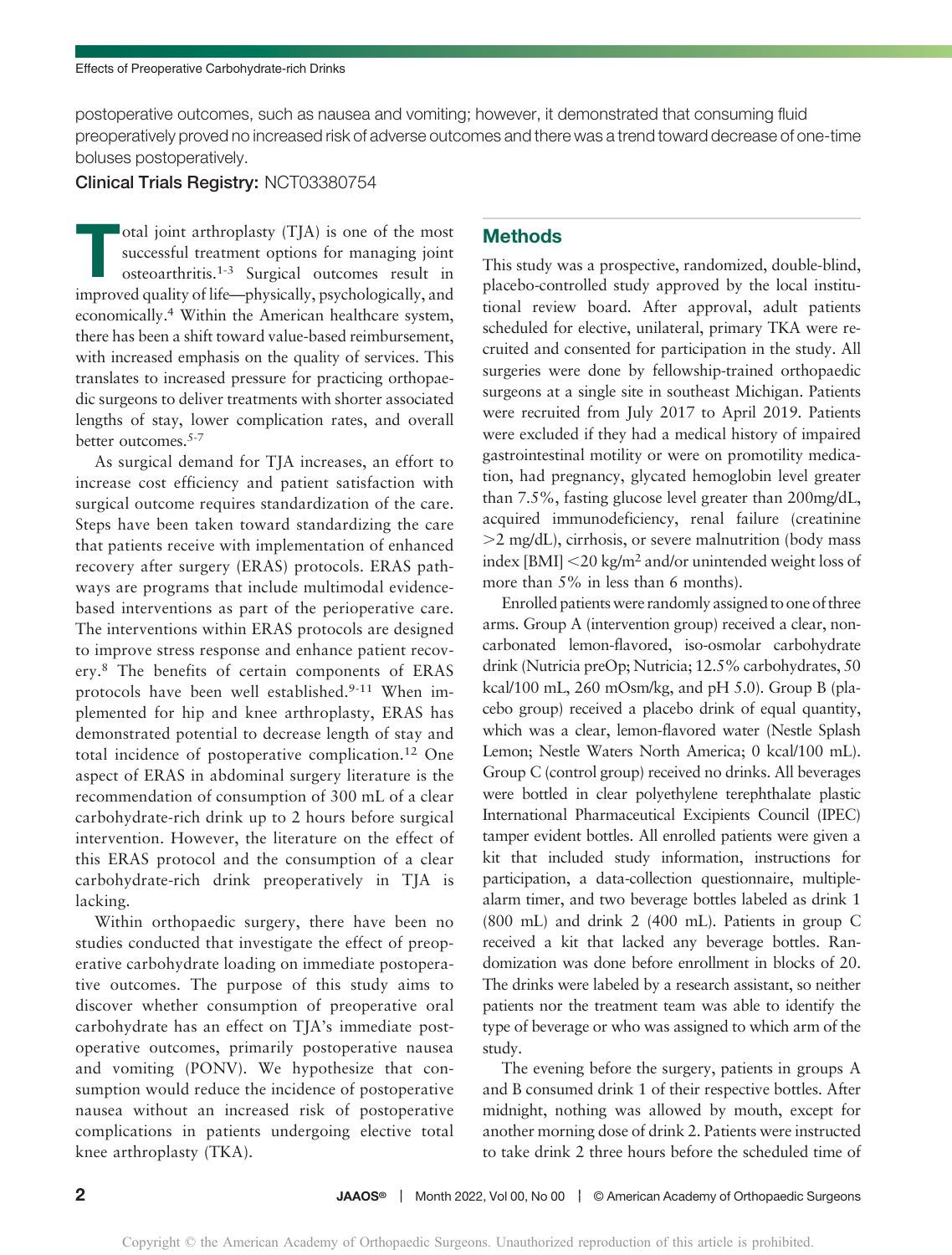| <b>Characteristics</b>         | Treatment ( $N = 50$ ) | Placebo ( $N = 51$ ) | Control ( $N = 52$ ) | P Value |  |
|--------------------------------|------------------------|----------------------|----------------------|---------|--|
| Age (yrs), mean $\pm$ SD       | 67.1 $\pm$ 7.4         | $65.3 \pm 10.2$      | $67.7 \pm 9.9$       | 0.382   |  |
| Sex, n (%)                     |                        |                      |                      |         |  |
| Male                           | 15 (30.0)              | 13 (25.5)            | 17 (32.7)            | 0.721   |  |
| Female                         | 35 (70.0)              | 38 (74.5)            | 35 (67.3)            |         |  |
| BMI, mean $\pm$ SD             | $33.0 \pm 5.4$         | $31.9 \pm 5.1$       | 32.5                 | 0.596   |  |
| Race, n (%)                    |                        |                      |                      |         |  |
| <b>Black</b>                   | 23 (46.0)              | 27 (52.9)            | 21 (40.4)            |         |  |
| White                          | 23 (46.0)              | 23 (45.1)            | 24 (46.2)            | 0.261   |  |
| Others                         | 4(8.0)                 | 1(2.0)               | 7(13.5)              |         |  |
| ASA score, n (%)               |                        |                      |                      |         |  |
| $\mathbf{II}$                  | 22 (44.0)              | 19 (37.3)            | 18 (34.6)            | 0.606   |  |
| $\mathbf{III}$                 | 28 (56.0)              | 32 (62.8)            | 34 (65.4)            |         |  |
| Diabetes, n (%)                |                        |                      |                      |         |  |
| <b>No</b>                      | 39 (78.0)              | 38 (74.5)            | 39 (76.5)            | 0.918   |  |
| Yes                            | 11 (22.0)              | 13 (25.5)            | 12 (23.5)            |         |  |
| Nausea/vomit history, n (%)    |                        |                      |                      |         |  |
| <b>No</b>                      | 42 (85.7)              | 36 (75.0)            | 44 (86.3)            | 0.257   |  |
| Yes                            | 7(14.3)                | 12 (25.0)            | 7(13.7)              |         |  |
| Motion sickness history, n (%) |                        |                      |                      |         |  |
| No                             | 42 (84.0)              | 38 (76.0)            | 41 (80.4)            | 0.633   |  |
| Yes                            | 8(16.0)                | 12 (24.0)            | 10 (19.6)            |         |  |
| Smoking history, n (%)         |                        |                      |                      |         |  |
| Current                        | 2(4.0)                 | 1(2.0)               | 1(2.0)               | 0.865   |  |
| Never                          | 27 (54.0)              | 28 (54.9)            | 25 (48.1)            |         |  |
| Previous                       | 21(42.0)               | 22(43.1)             | 26 (50.0)            |         |  |
| Opioid use, n (%)              |                        |                      |                      |         |  |
| No                             | 44 (88.0)              | 44 (86.3)            | 50 (96.2)            | 0.072   |  |
| Yes                            | 6(12.0)                | 7(13.7)              | 2(3.9)               |         |  |

Table 1. Demographics and Baseline Characteristics by Group

ASA = America Society of Anesthesiologists, BMI = body mass index

Demographics compared by the three cohorts. There were no statistically significant differences between the three groups' characteristics.

surgery. The patients were instructed and confirmed to have completed all oral intake by 2 hours before surgery. Patients in group C had no drinks and were allowed nothing by mouth (NPO) after midnight. All other aspects of perioperative care were standardized.

All patients received an epidural of bupivacaine 0.5% 20 mL for anesthesia and 1 dose of 10 mg dexamethasone preoperatively. The standard postoperative protocol for nausea and vomiting included making ondansetron 4 mg available intravenously every 6 hours to all patients. This was given when the patient endorsed a symptom of nausea or after a confirmed episode of emesis, when

nausea was not previously documented. No additional corticosteroid was given during the postoperative phase.

Basic preoperative demographics (ie, age, sex, BMI, race, and medical history) were collected via electronic chart review. Intraoperative data included type of anesthesia, incision to closing time, surgical net fluid rate, intraoperative net fluid given, and total blood loss. Episodes of nausea, vomiting, pain visual analog scale scores from 0 to 10, and glucose levels were recorded at 0 to 4 hours, 4 to 12 hours, and 12 to 24 hours by members of the care team and placed in the patient's electronic medical record. PONV was defined by vomiting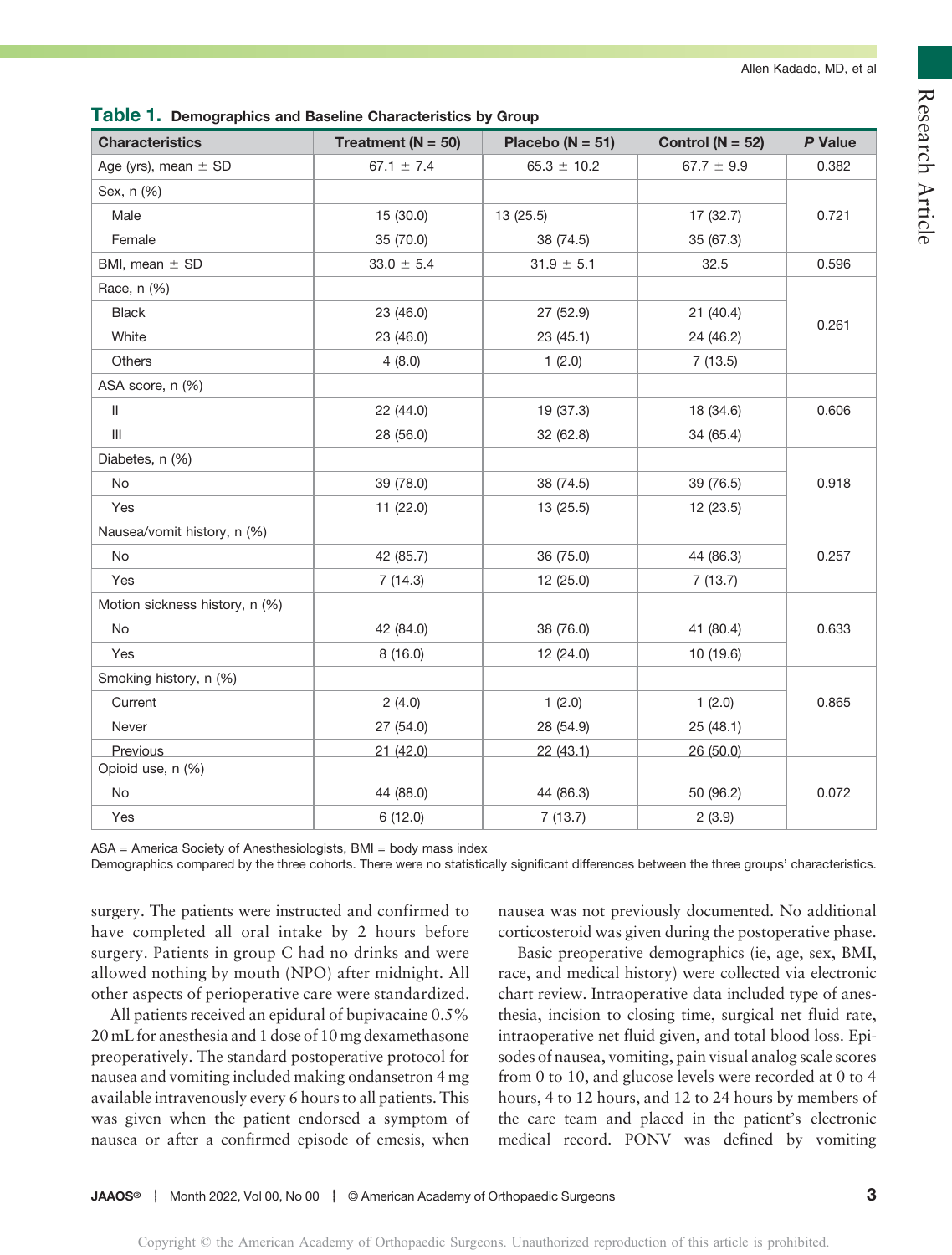| <b>Characteristics</b>                            | Treatment ( $N = 50$ ) | Placebo ( $N = 51$ ) | Control $(N = 52)$  | <b>P</b> Value |
|---------------------------------------------------|------------------------|----------------------|---------------------|----------------|
| Time from incision to close, mean $\pm$ SD        | $102.5 \pm 16.4$       | $100.8 \pm 21.9$     | $100.8 \pm 17.4$    | 0.508          |
| Surgical net fluid rate (mL/min), mean $\pm$ SD   | $10.7 \pm 3.7$         | $11.2 + 3.9$         | $12.1 + 5.0$        | 0.473          |
| Intraoperative net fluid (mL), mean $\pm$ SD      | $1.489.0 \pm 436.4$    | $1.545.1 \pm 372.6$  | $1.519.7 \pm 485.9$ | 0.612          |
| Intraoperative blood loss (mL), mean ± SD         | $88.8 \pm 59.7$        | $108.0 \pm 75.0$     | $79.4 \pm 46.4$     | 0.225          |
| Intraoperative fluid (mL), mean $\pm$ SD          | $1.227.4 \pm 396.3$    | $1.291.6 \pm 377.2$  | $1.218.1 \pm 430.5$ | 0.516          |
| Length in the operating room (min), mean $\pm$ SD | $138.8 \pm 18.3$       | $134.8 \pm 21.6$     | $129.7 \pm 20.5$    | 0.078          |

Table 2. Intraoperative Intervention and Characteristics Between the Groups

Intraoperative data compared by the three cohorts.  $P > 0.05$  was considered statistically significant. There were no statistically significant differences between the three groups.

episodes with visible evidence of emesis recorded by the nursing staff, and reports of nausea were based on any use of antiemetic medication. Adverse events were defined as 90-day postoperative emergency department visit, readmission, return to the operating room, pulmonary embolism, hematoma, increased length of stay due to medical necessity, or anesthesia complication. Preoperative and postoperative physical functions were assessed using Knee Injury and Osteoarthritis Outcome Score for Joint Replacement (KOOS JR) and Patient-Reported Outcomes Measurement Information System (PROMIS) mental and PROMIS physical scores. Postoperative data were collected between 2 to 14 weeks after surgery.

All data analyses were done using SAS 9.4 (SAS Institute), and statistical significance was set at  $P < 0.05$ . All continuous data were described using means, standard deviations, medians, minimums, maximums, 25th percentiles, and 75th percentiles and were compared between groups using the analysis of variance or Kruskal-Wallis test based on normality assumptions. All categorical variables were presented as frequencies and column percentages. Categorical variables were compared using the chi square test of independence or Fisher exact test if conditions were not met. Minimally clinically important difference was calculated for KOOS JR and PROMIS scores via one-half the standard deviation of the mean scores. Multivariable logistic or linear regression models were used with results presented as adjusted odds ratios and 95% confidence intervals or estimate and standard error, respectively.

The cohorts were divided into a sample size of 50 per group for a total of 150 individuals. The minimum rejection level used with the Hochberg method was 0.0167. The 2-sided test with 50 patients in each group had 80% power to detect a difference in the PONV rate from 40% in the control group to 12.1% in the carbohydrate group.

#### **Results**

There were 153 patients enrolled in the study. There were 50 patients in group A, 51 in group B, and 52 in group C. Demographic data and baseline characteristics were equal among the groups represented in Table 1. There were no statistically significant differences in age  $(P = 0.38)$ , sex distribution  $(P = 0.72)$ , race  $(P = 0.26)$ , BMI ( $P = 0.60$ ), or medical history of nausea or vomiting with surgery  $(P = 0.31)$  between the three groups.

There was no significant difference in surgical intervention or experience between the three groups (Table 2). The surgical length, incision to closing time, was similar between the three groups, ranging from 100.8 to 102.5 minutes ( $P = 0.51$ ). There was no difference in the surgical fluid intake rate  $(P = 0.47)$  or estimated blood  $\log (P = 0.23)$ .

In-hospital postoperative experience was also similar across all three groups. There was no difference in patient's length of stay, opioid consumption, nausea, vomiting, pain scores, glucose levels, or comfort levels (Table 3). Length of stay was on average 34.2 hours for the treatment group and 32 hours for the placebo and control groups,  $P = 0.75$ . In the univariable analysis (Table 3), postoperative 1-time bolus needs varied between the groups, with 4 of the individuals in the intervention group needing a postoperative bolus compared with 7 and 11 in the placebo and control groups, respectively  $(P = 0.02)$ . However, after the multiple logistic regression model, postoperative bolus demonstrated no significance (Table 6). By the time 3 (12 to 24 hours postoperatively), confirmed episodes of emesis ranged from 0% to 14.3% ( $P = 0.14$ ). There was no difference in the frequency of nausea or vomiting episodes at all time intervals. The average pain scores within 4 hours of surgery ranged from 4.3 to 4.2 between the 3 groups ( $P = 0.53$ ). Glucose levels within 4 hours of surgery were also comparable (153.2 to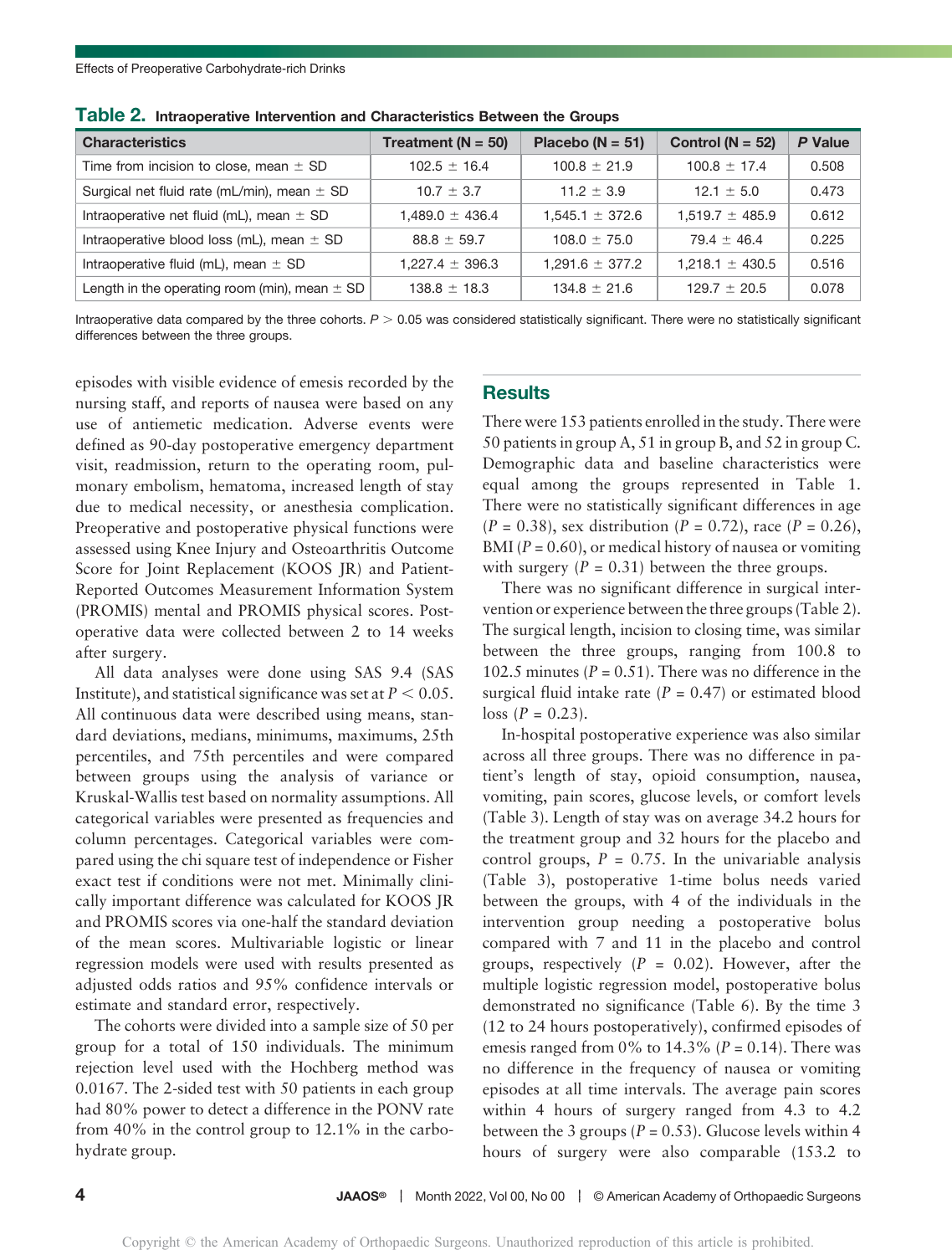| <b>Perioperative Outcomes</b>                    | Treatment ( $N = 50$ ) | Placebo ( $N = 51$ ) | Control ( $N = 52$ ) | P Value |
|--------------------------------------------------|------------------------|----------------------|----------------------|---------|
| Length of stay (hr)                              | $34.2 \pm 8.3$         | $36.5 \pm 13.1$      | $38.0 \pm 22.9$      | 0.703   |
| Nausea (time 1)                                  |                        |                      |                      | 0.506   |
| No                                               | 70.8%                  | 83.9%                | 79.0%                |         |
| Yes                                              | 29.2%                  | 16.1%                | 21.1%                |         |
| Nausea (time 2)                                  |                        |                      |                      | 0.290   |
| <b>No</b>                                        | 78.3%                  | 83.9%                | 65.0%                |         |
| Yes                                              | 21.7%                  | 16.1%                | 35.0%                |         |
| Nausea (time 3)                                  |                        |                      |                      | 0.228   |
| No                                               | 91.3%                  | 87.1%                | 71.4%                |         |
| Yes                                              | 8.7%                   | 12.9%                | 28.6%                |         |
| Vomiting (time 1)                                |                        |                      |                      | 0.801   |
| No                                               | 91.7%                  | 90.0%                | 85.0%                |         |
| Yes                                              | 8.3%                   | 10.0%                | 15.0%                |         |
| Vomiting (time 2)                                |                        |                      |                      | 0.363   |
| No                                               | 87.0%                  | 93.6%                | 81.0%                |         |
| Yes                                              | 13.0%                  | 6.5%                 | 19.1%                |         |
| Vomiting (time 3)                                |                        |                      |                      | 0.135   |
| No                                               | 100.0%                 | 93.6%                | 85.7%                |         |
| Yes                                              | 0%                     | 6.5%                 | 14.3%                |         |
| Postoperative pain (time 1), mean $\pm$ SD       | $4.3 \pm 2.4$          | $4.7 \pm 2.5$        | $4.2 \pm 2.5$        | 0.534   |
| Postoperative pain (time 2), mean $\pm$ SD       | $3.6 \pm 2.2$          | $3.7 \pm 2.4$        | $3.2 \pm 2.1$        | 0.493   |
| Postoperative pain (time 3), mean $\pm$ SD       | $3.2 \pm 2.0$          | $3.5 \pm 2.1$        | $3.1 \pm 1.9$        | 0.626   |
| Glucose (time 1), mean $\pm$ SD                  | $153.2 \pm 26.8$       | 165.9                | 164.4                | 0.697   |
| Glucose (time 2), mean $\pm$ SD                  | $165.3 \pm 42.1$       | $177.9 \pm 43.8$     | $176.2 \pm 39.2$     | 0.137   |
| Glucose (time 3), mean $\pm$ SD                  | 125.9 $\pm$            | $132.2 \pm 36.0$     | $127.2 \pm 20.7$     | 0.388   |
| Postoperative opiate, <sup>a</sup> mean $\pm$ SD | 57.0 (0-232.5)         | 62.0 (0-270.5)       | 61.0 (0-423)         | 0.906   |
| Postoperative bolus                              |                        |                      |                      | 0.023   |
| No                                               | 46 (91.3%)             | 44 (84.1%)           | 41 (73.2%)           |         |
| Yes                                              | 4 (8.7%)               | 7 (15.9%)            | 11 (26.8%)           |         |

#### Table 3. Immediate Postoperative Outcomes

<sup>a</sup>Total opioid consumed in morphine milligram equivalent.

Time 1 refers to data collected from 0 to 4 for hours postoperatively; time 2: 4 to 12 hours postoperatively; and time 3: 12 to 24 hours postoperatively.

No statistically significant difference was found during in-hospital postoperative events. Postoperative fluid requirements demonstrated that patients within the treatment group compared with those in the control group demonstrated a significantly higher incidence of postoperative one-time boluses  $(P = 0.02)$ . There was no significant difference between the cohorts in intraoperative fluid intake.

165.9 mg/dL) in all 3 groups ( $P = 0.70$ ). Mean opioid consumption for each group ranged from 57.0 to 61.0 morphine milliequivalents  $(P = 0.91)$  (Table 3).

Furthermore, there was no significant difference in 90 day postoperative events, except for readmission. The readmission rate for group A was 0%, group B was 5.9%, and group C was  $11.5\%$  (P = 0.047) (Table 4). In addition, all groups had similar postoperative KOOS JR and PROMIS physical and mental scores at follow-up (Table 5). There was no difference in the ratio of patients whose scores achieved minimally clinically important difference for KOOS JR, PROMIS mental, or PROMIS physical,  $P = 0.84$ ,  $P = 0.69$ , and  $P = 0.65$ , respectively.

Controlling for the significant preoperative demographics, including sex, age, race, BMI, America Society of Anesthesiologists score, medical history of diabetes,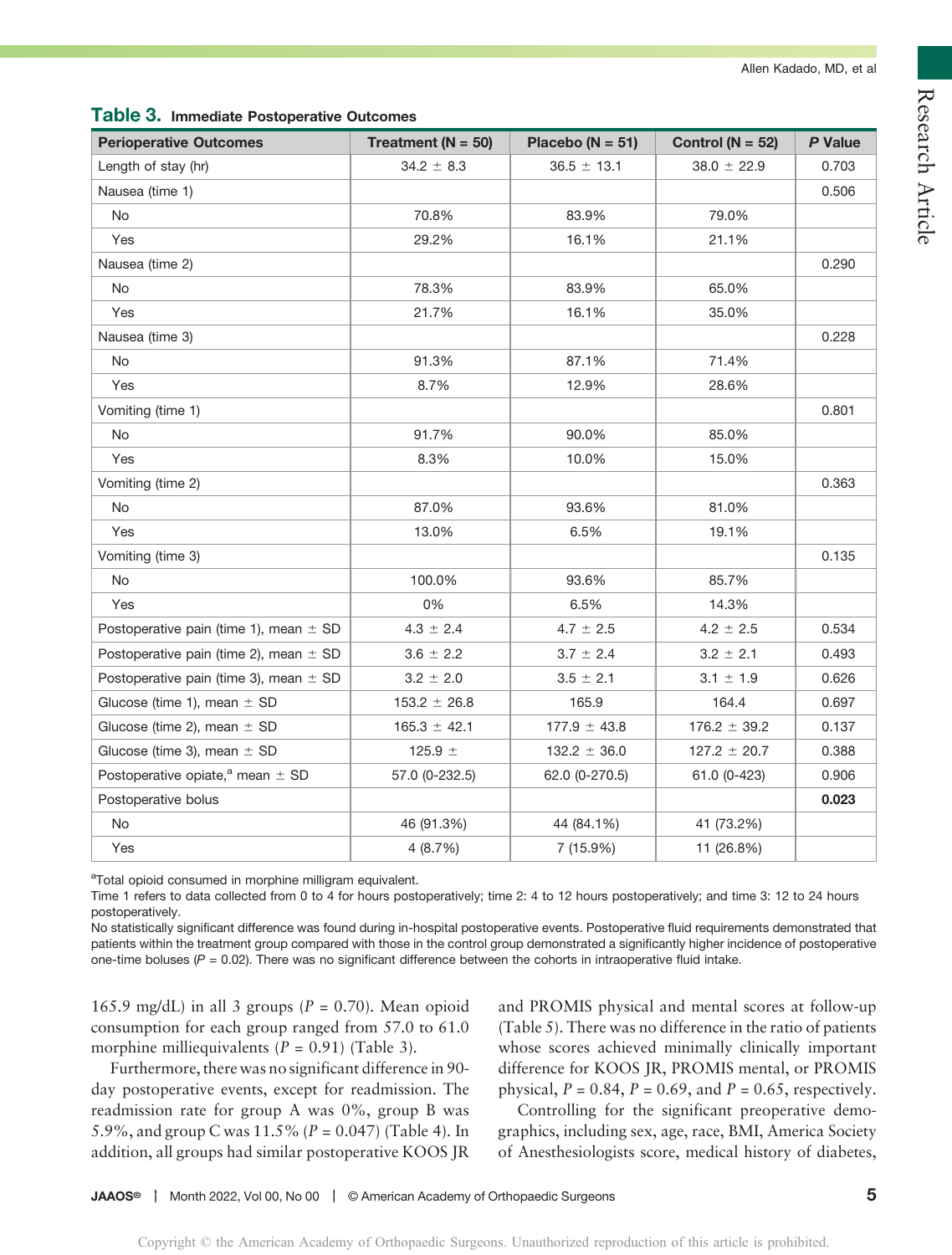| <b>Adverse Events</b> | Treatment ( $N = 50$ ) | Placebo ( $N = 51$ ) | Control ( $N = 52$ ) | <b>P-Value</b> |
|-----------------------|------------------------|----------------------|----------------------|----------------|
| ER visit (n, %)       | 4(8.0)                 | 4(7.8)               | 5(9.6)               |                |
| Hematoma (n, %)       | 1(2.0)                 | $\mathbf 0$          | 0                    |                |
| No 90 d event (n, %)  | 44 (88.0)              | 40 (78.4)            | 41 (78.9)            | 0.130          |
| Other (n, %)          | 1(2.0)                 | 3(5.9)               | 0                    |                |
| PE (n, %)             | $\mathsf 0$            | 1(2.0)               | $\mathsf{O}\xspace$  |                |
| No 90 d event         |                        |                      |                      |                |
| No (n, %)             | 44 (88.0)              | 40 (78.4)            | 41 (78.9)            | 0.373          |
| Yes (n, %)            | 6(12.0)                | 11 (21.6)            | 11 (21.2)            |                |
| ED visit              |                        |                      |                      | 1.000          |
| No (n, %)             | 46 (92.0)              | 47 (92.2)            | 47 (90.4)            |                |
| Yes (n, %)            | 4(8.0)                 | 4(7.8)               | 5(9.6)               |                |
| Readmission           |                        |                      |                      | 0.047          |
| No (n, %)             | 50 (100.0)             | 48 (94.1)            | 46 (88.5)            |                |
| Yes (n, %)            | $\mathsf 0$            | 3(5.9)               | 6(11.5)              |                |
| Return to OR          |                        |                      |                      | 0.174          |
| No (n, %)             | 49 (98.0)              | 48 (94.1)            | 52 (100.0)           |                |
| Yes (n, %)            | 1(2.0)                 | 3(5.9)               | 0                    |                |
| <b>PE</b>             |                        |                      |                      |                |
| No (n, %)             | 50 (100.0)             | 50 (98.0)            | 52 (100.0)           |                |
| Yes (n, %)            | $\mathbf 0$            | 1(2.0)               | 0                    |                |
| Hematoma              |                        |                      |                      | 0.327          |
| No (n, %)             | 49 (98.0)              | 51 (100.0)           | 52 (100.0)           |                |
| Yes (n, %)            | 1(2.0)                 | 0                    | 0                    |                |

Table 4. 90- Day Adverse Events by Group

ED = Emergency Department, OR = Operating room, PE = Pulmonary Embolism

 $P < 0.05$  represents statistical significance.

Readmission rates were increased in control and placebo group compared with intervention group  $(P = 0.047)$ . No statistically significant difference in all other 90-d postoperative events.

smoking status, and history of postoperative nausea and vomiting, Table 6 demonstrates no significant increase in the odds of having an adverse event between the three groups, except for readmission. The intervention group had a decreased risk of readmission compared with the control group (odds ratio, 0.08; 95% confidence interval, 0.01 to 0.72;  $P =$ 0.02). No difference was seen between the control and placebo groups  $(P = 0.216)$ .

#### **Discussion**

This study assesses the effect that carbohydrate loading has on immediate postoperative outcomes, primarily preventing postoperative nausea, in patients who undergo TKA. The findings of this study demonstrate

that although there may be no benefit to preoperative carbohydrate-rich drink regarding postoperative nausea and vomiting, pain scores, or glucose control, it is a safe option for patients with no notable effect on immediate postoperative outcomes.

Historically, there have been no studies conducted that strictly evaluate the relationship between preoperative carbohydrate drinks and PONV in patients receiving TKA. This study agrees with the systematic review conducted by Smith et al.<sup>13</sup> In the 27 studies identified, the 1,976 patients who received preoperative carbohydrate supplementation did not demonstrate statistically significant decreases in PONV compared with other patients. By contrast, there is literature stating that administering 5% dextrose preoperatively can markedly reduce PONV.<sup>14</sup> These conflicting findings suggest the need for additional studies around the subject.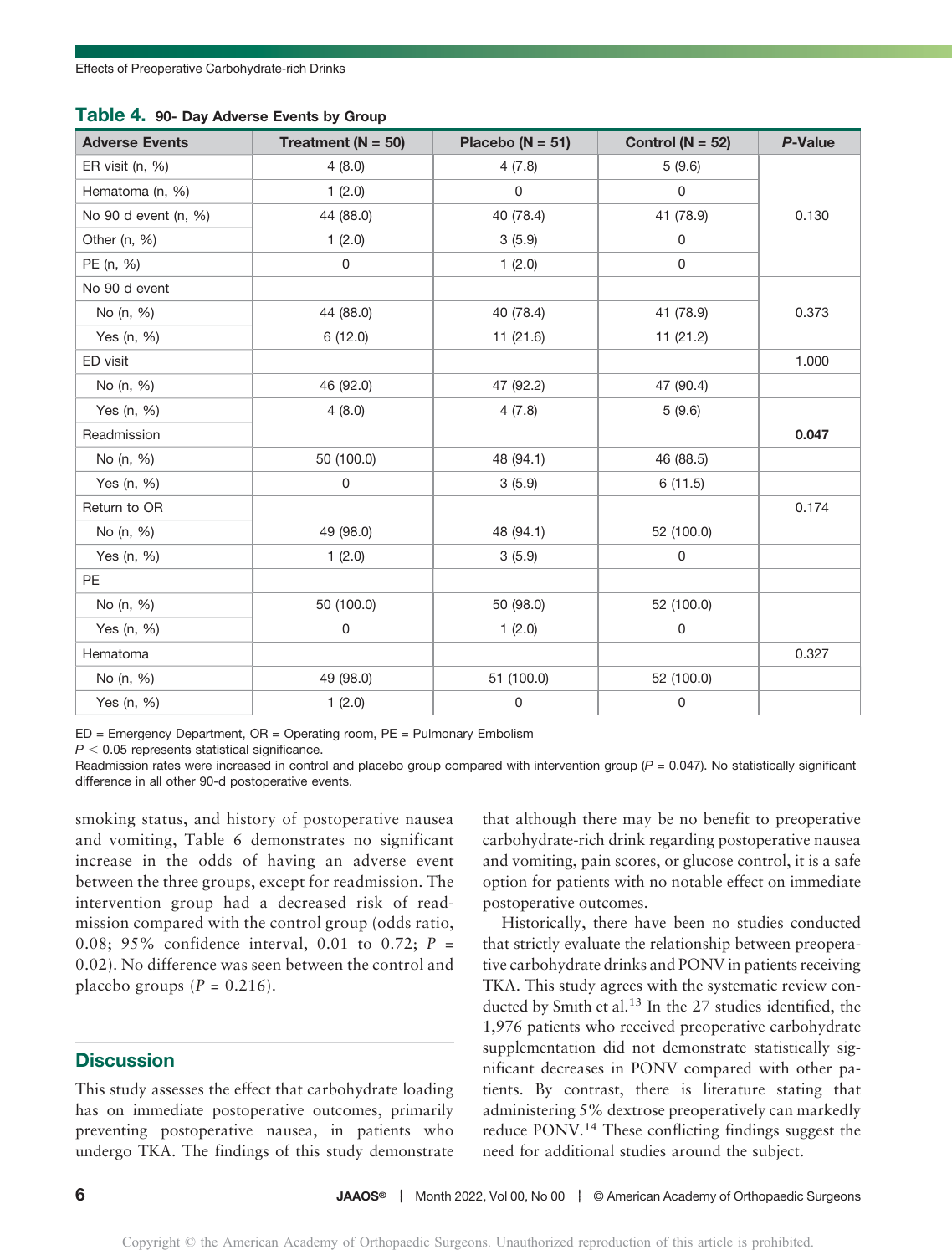| <b>Assessments</b>                | <b>Treatment</b> | <b>Placebo</b>  | <b>Control</b>  | P Value |
|-----------------------------------|------------------|-----------------|-----------------|---------|
| Preoperative KOOS JR (N)          | 28               | 22              | 23              |         |
| Mean $\pm$ SD                     | $49.8 \pm 10.3$  | 45.1 $\pm$ 13.7 | $50.8 \pm 18.2$ | 0.353   |
| Preoperative PROMIS mental (N)    | 28               | 21              | 22              |         |
| Mean $\pm$ SD                     | $52.4 \pm 5.3$   | $48.8 \pm 8.2$  | $48.2 \pm 10.1$ | 0.153   |
| Preoperative PROMIS physical (N)  | 28               | 21              | 23              |         |
| Mean $\pm$ SD                     | $41.5 \pm 5.3$   | $38.9 \pm 6.7$  | $39.0 \pm 7.5$  | 0.047   |
| Postoperative KOOS JR (N)         | 23               | 24              | 24              |         |
| Mean $\pm$ SD                     | 68.8 $\pm$ 14.2  | 68.5 $\pm$ 15.6 | $62.9 \pm 19.8$ | 0.358   |
| Postoperative PROMIS mental (N)   | 22               | 24              | 23              |         |
| Mean $\pm$ SD                     | $53.0 \pm 6.3$   | $53.0 \pm 8.1$  | $49.6 \pm 7.5$  | 0.232   |
| Postoperative PROMIS physical (N) | 23               | 23              | 24              |         |
| Mean $\pm$ SD                     | $45.9 \pm 6.6$   | $46.5 \pm 6.8$  | $42.9 \pm 7.2$  | 0.232   |
| <b>KOOS JR MCID</b>               |                  |                 |                 |         |
| <b>No</b>                         | 5(31.5)          | 3(25.0)         | 5(38.5)         | 0.841   |
| Yes                               | 11 (68.8)        | 9(75.0)         | 8(61.5)         |         |
| PROMIS mental MCID                |                  |                 |                 |         |
| No                                | 12 (75.0)        | 7(58.3)         | 7(63.6)         | 0.690   |
| Yes                               | 4(25.0)          | 5(41.7)         | 4(36.4)         |         |
| PROMIS physical MCID              |                  |                 |                 |         |
| No                                | 8(50.0)          | 4(33.3)         | 5(38.5)         | 0.652   |
| Yes                               | 8(50.0)          | 8(66.7)         | 8(61.5)         |         |

Table 5. Preoperative and Postoperative Patient-reported Outcomes

KOOS JR = Knee Injury and Osteoarthritis Outcome Score for Joint Replacement, MCID = minimal clinically important difference, PROMIS = Patient-Reported Outcomes Measurement Information System

 $P < 0.05$  is considered statistically significant.

Preoperative PROMIS Physical varied between the three groups, with the intervention group having the highest score and the placebo group having the lowest  $(P = 0.047)$ . No other statistically significant differences were observed in physical or mental function tests.

Postoperative fluid management remains a controversial aspect of surgical care, with restrictive fluid regimens and goal-directed fluid therapy being the leading recommendations.<sup>8</sup> Patients receive postoperative fluid replacements to mitigate perioperative dehydration, which is often associated with nausea and vomiting.<sup>15</sup> Preoperative fasting contributes to perioperative hypovolemia.<sup>16</sup> The additional 1,200 mL of fluid given to the treatment and control groups in this study did not pose an increased adverse effect to the patients. There are few studies that evaluate the postoperative fluid status of patients after carbohydrate loading. Ljunggren and Hahn<sup>17</sup> found that preoperative water or nutritional drink did not affect a patient's hemodynamic status. This study demonstrated that patients receiving postoperative boluses were trending different between the treatment and control groups. This finding could indicate that those patients who are not having notable

postoperative need for fluid could avoid boluses with preoperative fluid intake.

Ninety-day postoperative outcomes have become a popular topic in the arthroplasty literature in the past decade because of the federal Medicaid/Medicare reimbursement policies.18,19 This study aimed to demonstrate that providing patients preoperative oral fluids was comparably as safe as an NPO status in today's arthroplasty ERAS protocol. Many arthroplasty patients have difficulty maintaining appropriate hydration at their age, which with an NPO status preoperatively can exacerbate dehydration.20,21 This can lead to increased fluid intraoperatively or postoperatively, which then leads to additional complications for many comorbidities.22 Therefore, this study has demonstrated that patients who presented preoperatively after oral fluid intake had similar immediate and 90-day postoperative outcomes and patient-reported outcomes. In fact, the treatment group demonstrated a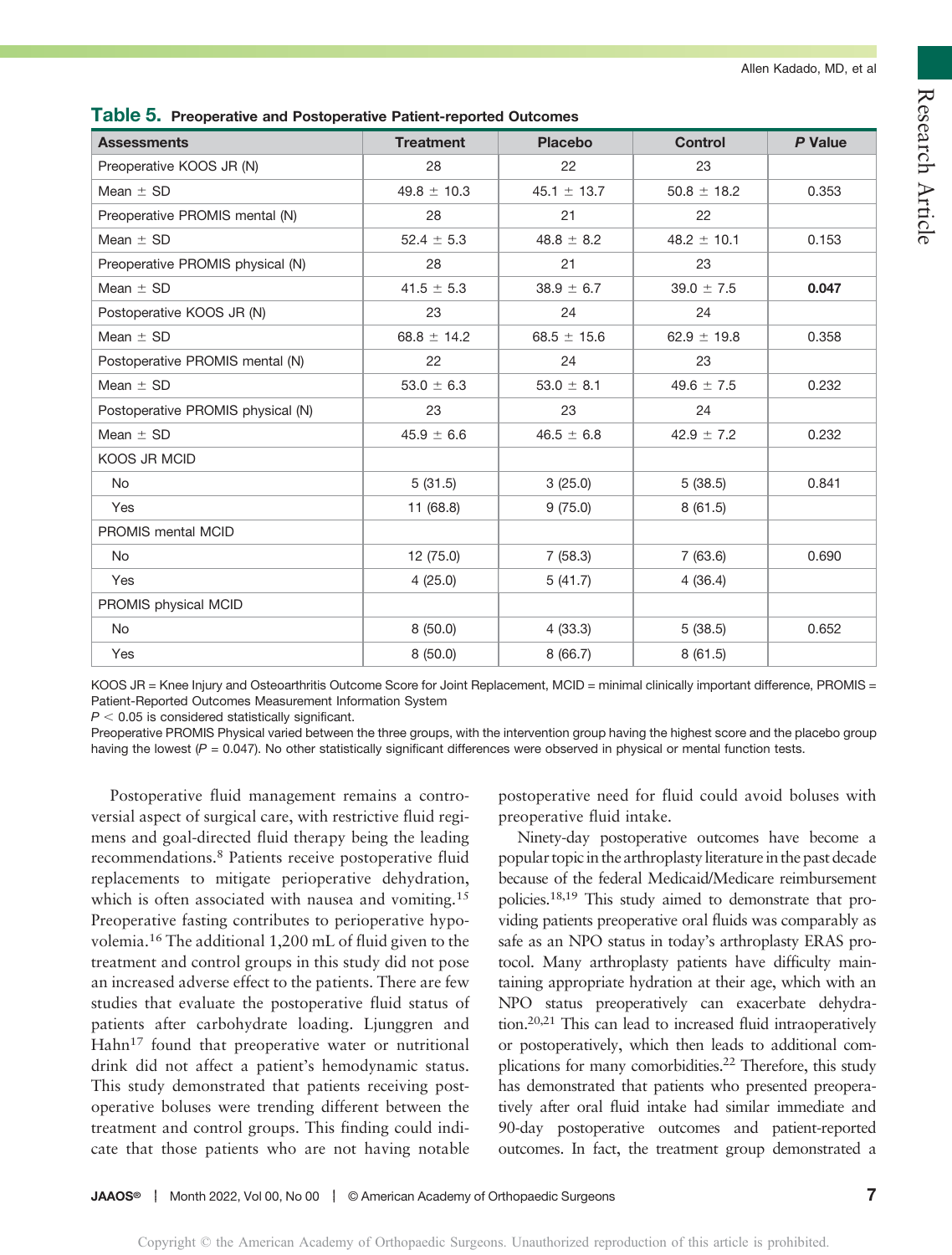| Table 6. Multivariate Logistic Models Controlling for Sex, Age, Race, BMI, ASA Score, DM, Smoking, and Other |  |  |  |
|--------------------------------------------------------------------------------------------------------------|--|--|--|
| <b>Preoperative Conditions</b>                                                                               |  |  |  |

| <b>Outcome</b>                             | Group             | OR (95% CI)            | <b>P</b> Value |
|--------------------------------------------|-------------------|------------------------|----------------|
| Incidence of vomiting                      | A versus C        | $0.68$ $(0.17 - 2.65)$ | 0.578          |
|                                            | <b>B</b> versus C | 1.23 (0.35-4.26)       | 0.748          |
| Antinausea medication                      | A versus C        | $0.63$ $(0.26 - 1.51)$ | 0.296          |
|                                            | <b>B</b> versus C | $0.55(0.23 - 1.34)$    | 0.188          |
| 90-d AE event                              | A versus C        | $0.49(0.15-1.55)$      | 0.223          |
|                                            | <b>B</b> versus C | 1.14 (0.39-3.34)       | 0.808          |
| ED visit                                   | A versus C        | $0.93(0.25-3.46)$      | 0.911          |
|                                            | <b>B</b> versus C | 1.02 (0.26-3.96)       | 0.980          |
| Readmission                                | A versus C        | $0.08$ (0.01-0.72)     | 0.024          |
|                                            | <b>B</b> versus C | $0.40(0.10-1.70)$      | 0.216          |
| Postoperative bolus                        | A versus C        | $0.72$ (0.26-1.99)     | 0.532          |
|                                            | <b>B</b> versus C | $1.07(0.41 - 2.81)$    | 0.895          |
| Postoperative pain (time 1-3) <sup>a</sup> | A versus C        | $-0.05(0.49)$          | 0.911          |
|                                            | <b>B</b> versus C | 0.31(0.50)             | 0.536          |
| <b>KOOS JR MCID</b>                        | A versus C        | 2.34 (0.27-19.89)      | 0.443          |
|                                            | <b>B</b> versus C | 1.21 (0.11-13.04)      | 0.875          |
| PROMIS mental MCID                         | A versus C        | 1.36 (0.13-13.95)      | 0.795          |
|                                            | <b>B</b> versus C | 2.38 (0.15-38.83)      | 0.544          |
| PROMIS physical MCID                       | A versus C        | 1.72 (0.26-11.13)      | 0.572          |
|                                            | <b>B</b> versus C | 2.28 (0.25-20.73)      | 0.464          |

A = intervention group, B = placebo group, C = control group, AE = adverse event, ASA = America Society of Anesthesiologists, BMI = body mass index, CI = confidence interval, DM = diabetes mellitus, ED = emergency department, KOOS JR = Knee injury and Osteoarthritis Outcome Score for Joint Replacement, MCID = minimal clinically important difference, OR = odds ratio, PROMIS = Patient-Reported Outcomes Measurement Information System

<sup>a</sup>Multivariate linear regression model.

 $P < 0.05$  is considered statistically significant.

There are increased odds of readmission in the control group compared with the intervention group (OR, 0.08; P = 0.024). No other statistically significant differences were observed in risks of postoperative complications when controlled for preoperative conditions. No statistically significant difference was found in odds of experiencing postoperative pain.

decreased readmission rate even after controlling for sex, age, race, BMI, America Society of Anesthesiologists score, medical history of diabetes, smoking status, and history of postoperative nausea and vomiting.

There are limitations to this study. Because of the high incidence of postoperative nausea and vomiting, a cohort of 153 patients offers acceptable power. However, this is not necessarily true with the secondary findings, and any significance should be treated more as a trend versus clinical significance. In addition, the accuracy of information collected via electronic chart review cannot be verified because of unstandardized input from individual healthcare providers. There were no standardized instructions given to nurses and other members of the care team regarding the importance of strict documentation

during the postoperative period. So, it is possible that not all data were recorded or collected. Another limitation is the influence of epidural anesthesia on PONV. Perioperative anesthetics could have influenced the incidence of PONV because different approaches to anesthesia have their benefits and drawbacks.<sup>17</sup> In comparison to local infiltration anesthesia for pain control in TKA, epidural use in this setting has demonstrated higher incidence of  $PONV<sup>23</sup>$  In choosing the appropriate anesthetic regimen, providers must reconcile the benefits and pitfalls of established protocols with patient-specific variables, such as allergies, urinary retention, and tolerance of delayed ambulation.<sup>24</sup> These considerations can make it difficult to minimize PONV risk. In our study, however, all patients received the same